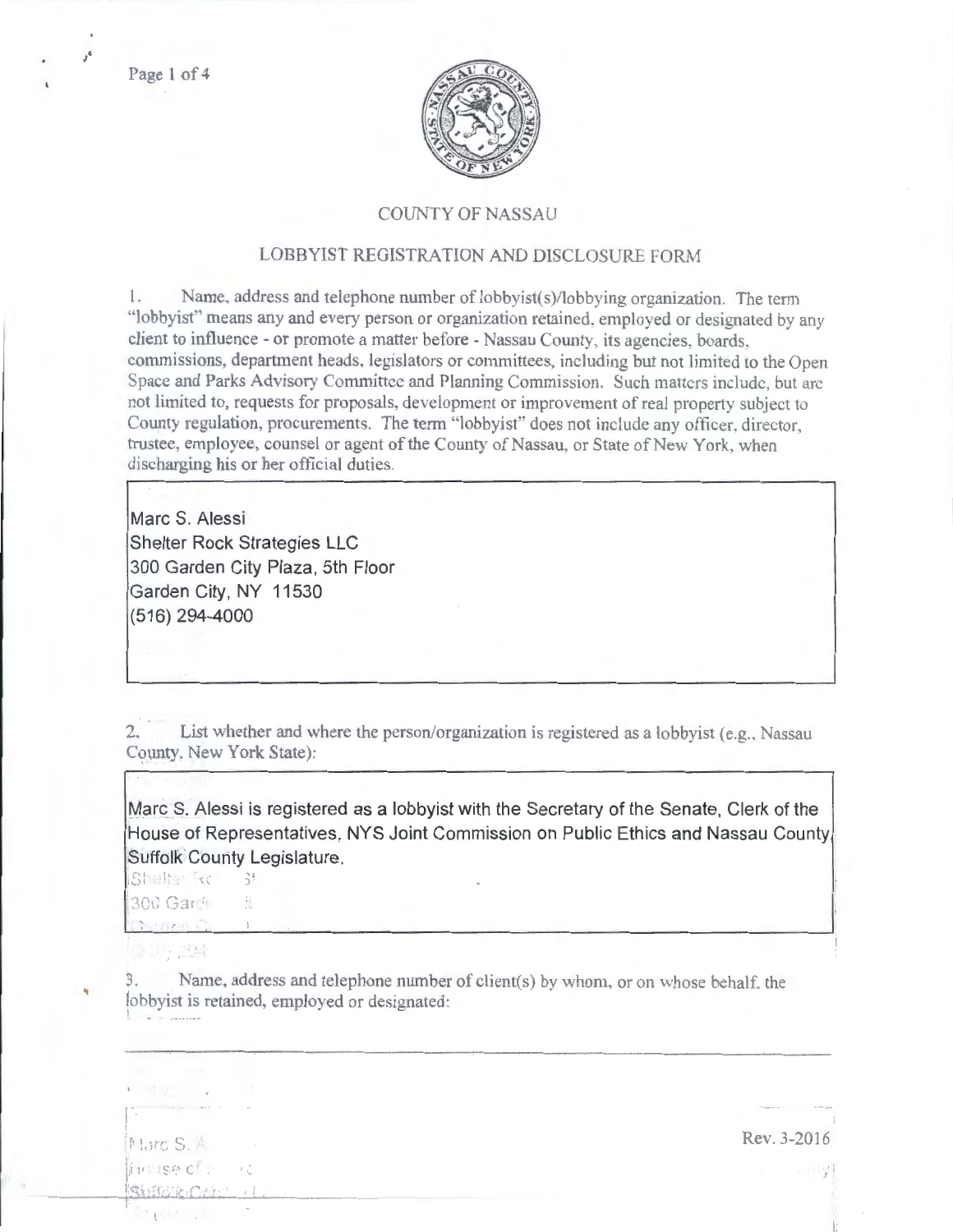Page 2 of 4

Client: First Hartford Corp- Tel.# (860) 646-6555- Address: 149 Colonial Rd, Manchester, CT 06405

Client: American Security Technologies Inc.- Tel.# (855) 566-9111 -Address: 580 East Meadow Avenue, East Meadow, NY 11554

4. **Describe lobbying activity conducted, or to be conducted, in Nassau County, and identify** client(s) for each activity listed. See page 4 for a complete description of lobbying activities.

First Hartford - Provide government relation services for the development of CVS/ Pharmacy and Cumberland Farms locations; and, American Security- Sale of the company's life button panic alarms and general security systems and monitoring.

5. . The name of persons, organizations or governmental entities before whom the lobbyist expects to lobby:

Nassau County Legislature, Nassau County Executive's Office, Nassau BOCES, Long Island School Districts.

Rev. 3-2016

'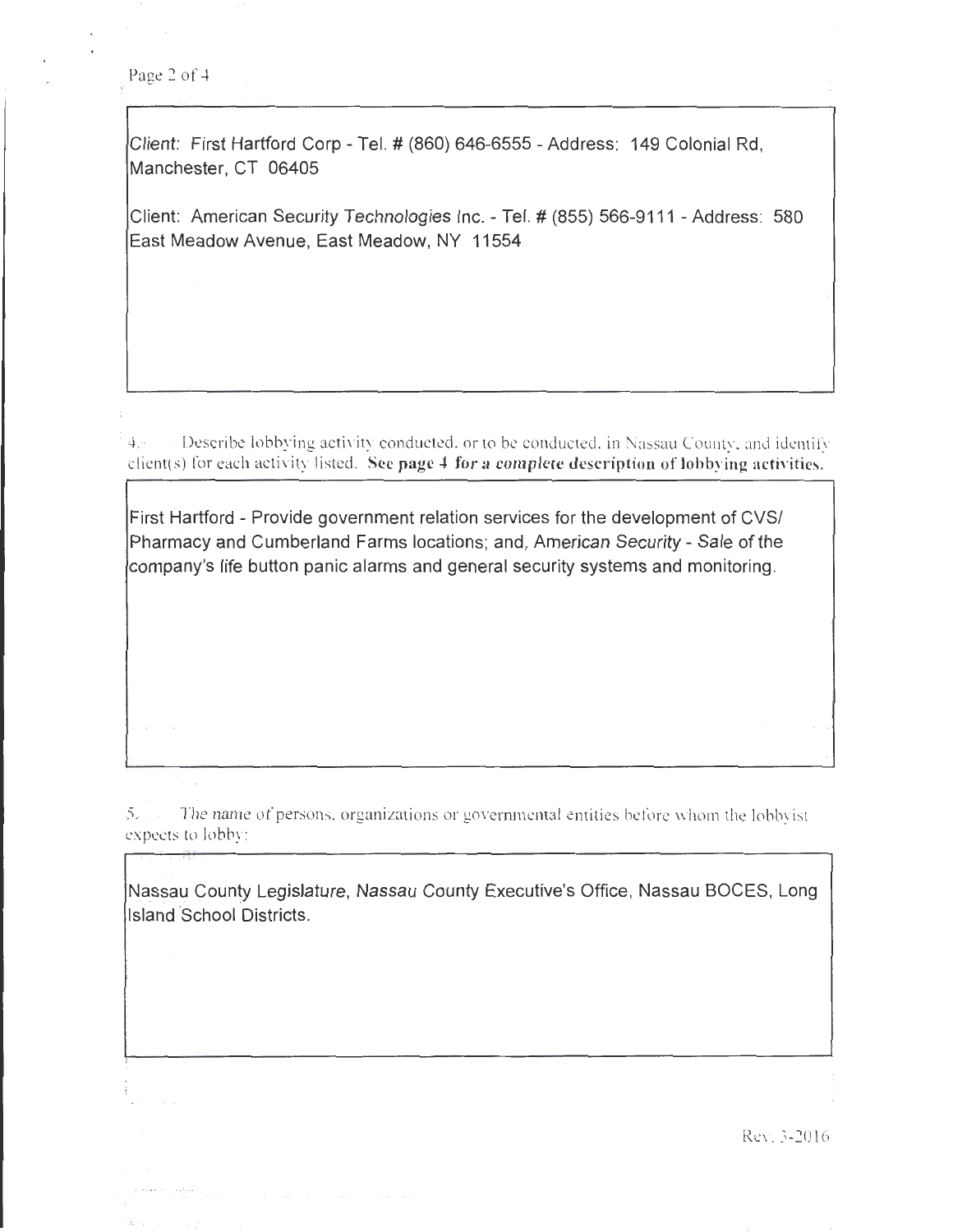Page 3 of 4

6. '6. If such lobbyist is retained or employed pursuant to a written agreement of retainer or ;employment. you must attach a copy of such document; and if agreement of retainer or 'employment is oral, attach a written statement of the substance thereof. If the written agreement .of retainer or employment does not contain a signed authorization from the cli ent by whom you !have been authorized to lobby. separately attach such a written authorization from the client.

7. Within the previous year, has the lobbyist/lobbying organization or any of its corporate officers provided campaign contributions pursuant to the New York State Election Law to the campaign committees of any of the following Nassau County elected officials or to the campaign committees of any candidates for any of the following Nassau County elected oflices: the County Executive, the County Clerk. the Comptroller, the District Attorney, or any County Legislator? If yes, to what campaign committee? If none, you must so state:

I understand that copie of this form will be sent to the Nassau County Department of Information Technology ("IT") to be posted on the County's website.

I also understand that upon termination of retainer, employment or designation I must give written notice to the County Attorney within thirty (30) days of termination.

VERIFICATION: The undersigned affirms and so swears that he/she has read and understood the foregoing statements and they are, to his/her knowledge, true and accurate.

The undersigned further certifies and affirms that the contribution(s) to the campaign committees listed above were made freely and without duress, threat or any promise of a governmental benefit or in exchange for any benefit or remuneration.

Dared: **1/8/19** 

And Darting

**Notary Public, State ol New York Qualified in Suffolk Covnty No. 01HA503857C**  Commission Expires Jan. 30<sup>06</sup>d3

Signed: Man Col **Marc S. Alessi** 

Print Name:

Title:

**Member**